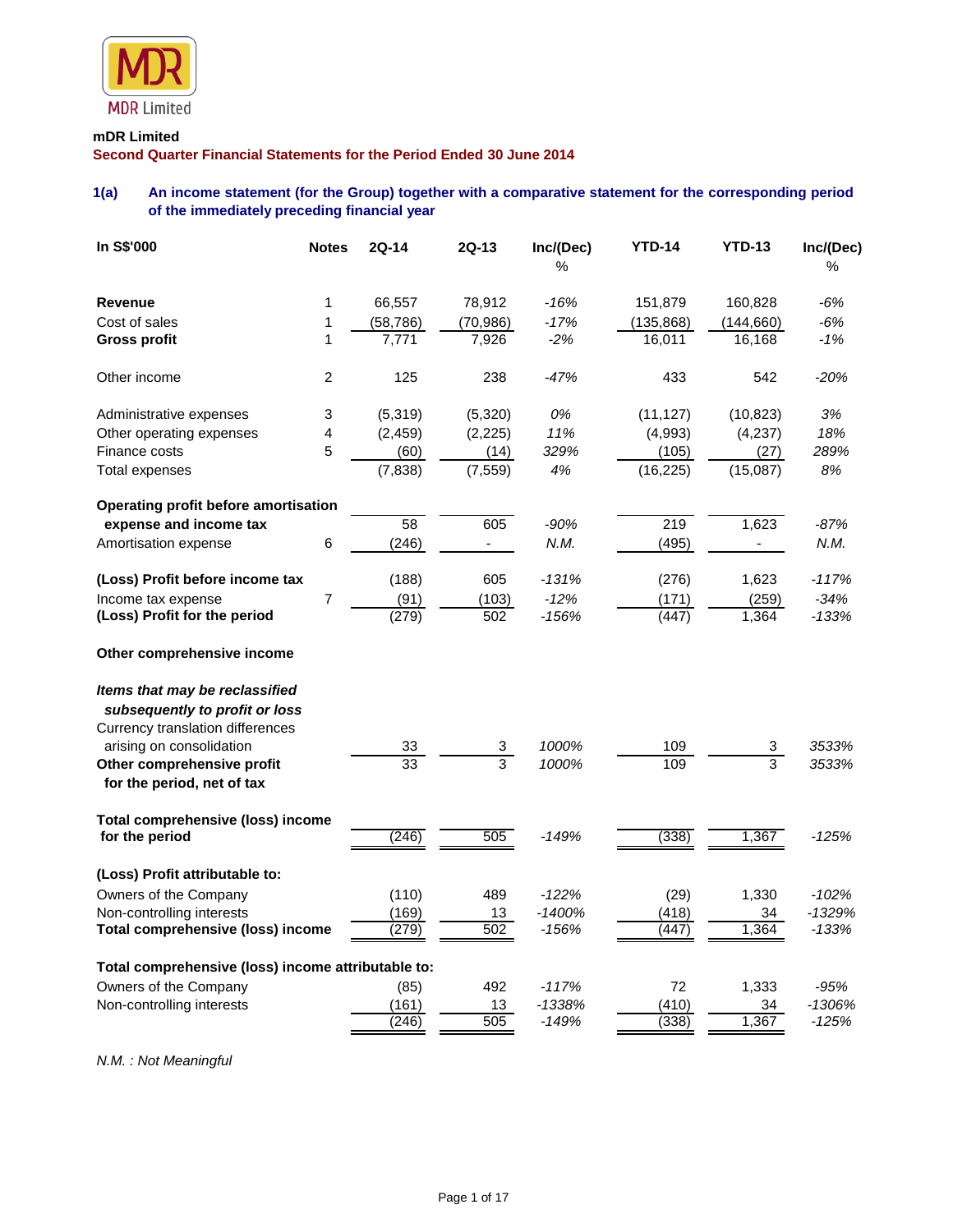#### **1(a)(i) Breakdown and explanatory notes to the income statement**

### **Note 1** Revenue, cost of sales and gross profit

The Group operates in three business segments – After Market Services (AMS), Distribution Management Solutions (DMS)\* and Digital Inkjet Printing for Out-Of-Home Advertising Solutions (DPAS).

The breakdown of revenue and cost of goods sold and spare parts are as follows:

| In S\$'000                         | 2Q-14    | 2Q-13     | <b>YTD-14</b> | <b>YTD-13</b> |
|------------------------------------|----------|-----------|---------------|---------------|
| <b>Revenue</b>                     |          |           |               |               |
| AMS                                | 4,826    | 7,875     | 11,991        | 19,132        |
| <b>DMS</b>                         | 59,705   | 71,037    | 136,309       | 141,696       |
| <b>DPAS</b>                        | 2,026    |           | 3,579         |               |
|                                    | 66,557   | 78,912    | 151,879       | 160,828       |
| Cost of goods sold and spare parts |          |           |               |               |
| AMS                                | (3, 374) | (6, 129)  | (8, 841)      | (15, 243)     |
| <b>DMS</b>                         | (54,348) | (64, 857) | (125, 136)    | (129, 417)    |
| <b>DPAS</b>                        | (1,064)  |           | (1,891)       |               |
|                                    | (58,786) | (70, 986) | (135,868)     | (144, 660)    |
| <b>Gross profit</b>                |          |           |               |               |
| AMS                                | 1,452    | 1,746     | 3,150         | 3,889         |
| <b>DMS</b>                         | 5,357    | 6,180     | 11,173        | 12,279        |
| <b>DPAS</b>                        | 962      |           | 1,688         |               |
|                                    | 7.771    | 7,926     | 16,011        | 16,168        |
| GP%                                |          |           |               |               |
| AMS                                | 30%      | 22%       | 26%           | 20%           |
| <b>DMS</b>                         | 9%       | 9%        | 8%            | 9%            |
| <b>DPAS</b>                        | 47%      |           | 47%           |               |
|                                    | 12%      | 10%       | 11%           | 10%           |

\* DMS business segment in YTD-14 includes transactions from the Group's wholly-owned subsidiary Shenzhen Quanli Leather (S) Pte Ltd ("Quanli Singapore") and consolidation of Golden Myanmar Sea Company Ltd and Golden Myanmar Sea (S) Pte Ltd ("GMS group").

#### **Note 2** Other income consists of the following:

| In S\$'000               | $2Q-14$ | $2Q-13$ | <b>YTD-14</b> | <b>YTD-13</b> |
|--------------------------|---------|---------|---------------|---------------|
| Interest income          | 8       | 3       | 14            | 11            |
| Rental income            | 90      | 192     | 244           | 389           |
| Liabilities written back | 10      | 20      | 61            | 88            |
| <b>Others</b>            | 17      | 23      | 114           | 54            |
|                          | 125     | 238     | 433           | 542           |

## **Note 3** Administrative expenses

The administrative expenses comprise mainly staff cost.

| In S\$'000                            | $2Q-14$ | $2Q-13$ | <b>YTD-14</b> | <b>YTD-13</b> |
|---------------------------------------|---------|---------|---------------|---------------|
| <b>Staff Cost</b>                     |         |         |               |               |
| AMS                                   | 1.048   | 1.305   | 2.414         | 2,926         |
| <b>DMS</b>                            | 2.442   | 2,566   | 4.924         | 4,902         |
| <b>DPAS</b>                           | 213     | -       | 433           |               |
| Management and HQ support staff costs |         |         |               |               |
| (including Directors' fees)           | 512     | 596     | 1,148         | 1,197         |
|                                       | 4,215   | 4.467   | 8,919         | 9,025         |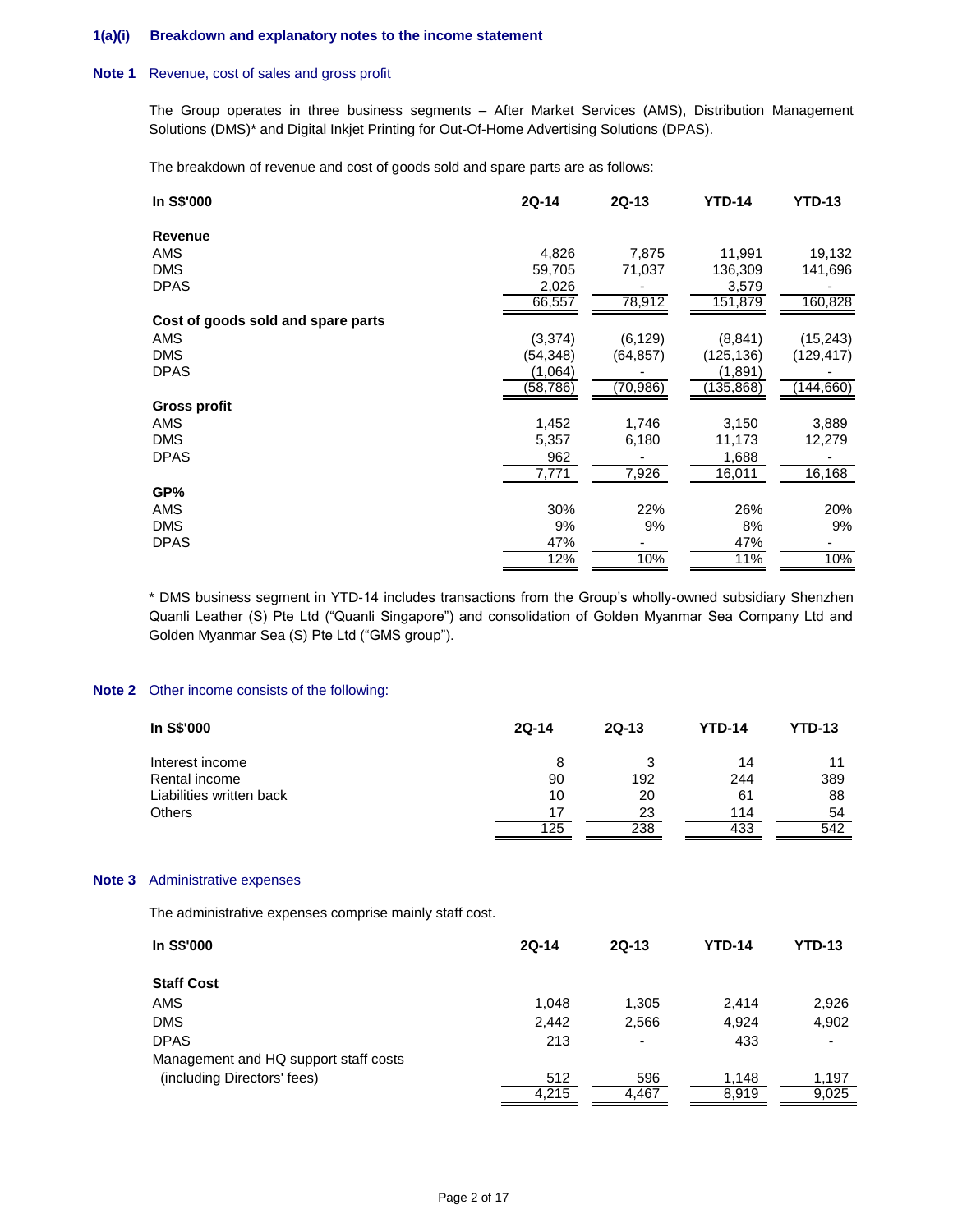Included in staff cost is share option expense of \$12,000 and \$25,000 in 2Q-14 and YTD-14 respectively (2Q-13: \$13,000 and YTD-13: \$28,000).

With a 39% and 37% decrease in AMS revenue in 2Q-14 and YTD-14 respectively compared to the corresponding periods in 2013, AMS staff cost had also decreased, due to lower headcount required to support the operations.

#### **Note 4** Other operating expenses

#### Other operating expenses consist of the following:

| In S\$'000                                     | $2Q-14$                  | $2Q-13$ | <b>YTD-14</b> | <b>YTD-13</b> |
|------------------------------------------------|--------------------------|---------|---------------|---------------|
| Rental expenses                                | 1,660                    | 1,718   | 3.445         | 3,373         |
| Depreciation expenses                          | 460                      | 308     | 924           | 601           |
| Plant and equipment written off                |                          |         | 6             |               |
| Loss (Gain) on disposal of plant and equipment |                          | (1)     | 6             |               |
| Allowance for inventories                      | 245                      | 192     | 490           | 259           |
| Inventories written off                        | $\overline{\phantom{0}}$ | 10      | -             | 10            |
| Foreign exchange (gain) loss                   | 93                       | (3)     | 122           | (8)           |
|                                                | 2,459                    | 2.225   | 4,993         | 4,237         |

The increases in depreciation expenses in 2Q-14 and YTD-14 were mainly due to inclusion of DPAS unit.

Higher allowance for inventories in 2Q-14 and YTD-14 compared to the corresponding periods in 2013 was due to change in the overall general stock provision amount to build a higher buffer against price erosions for handset inventory. YTD-13 stock provision included the reversal of excess and un-required stock provision amount of \$122,000 from previous year.

### **Note 5** Finance costs

Finance costs comprise interest on finance leases and short-term bank borrowings.

The finance costs in 2Q-14 and YTD-14 have increased as a result of new bank borrowings during the periods and finance costs arising from finance leases under DPAS being consolidated into the group.

#### **Note 6** Amortisation expense

The amortisation expense relates to the Group's purchased customer list of Quanli (Hong Kong) Leather Company, which is amortised over a period of 38 months.

#### **Note 7** Income tax expenses

The tax expense provision is calculated for profitable subsidiaries.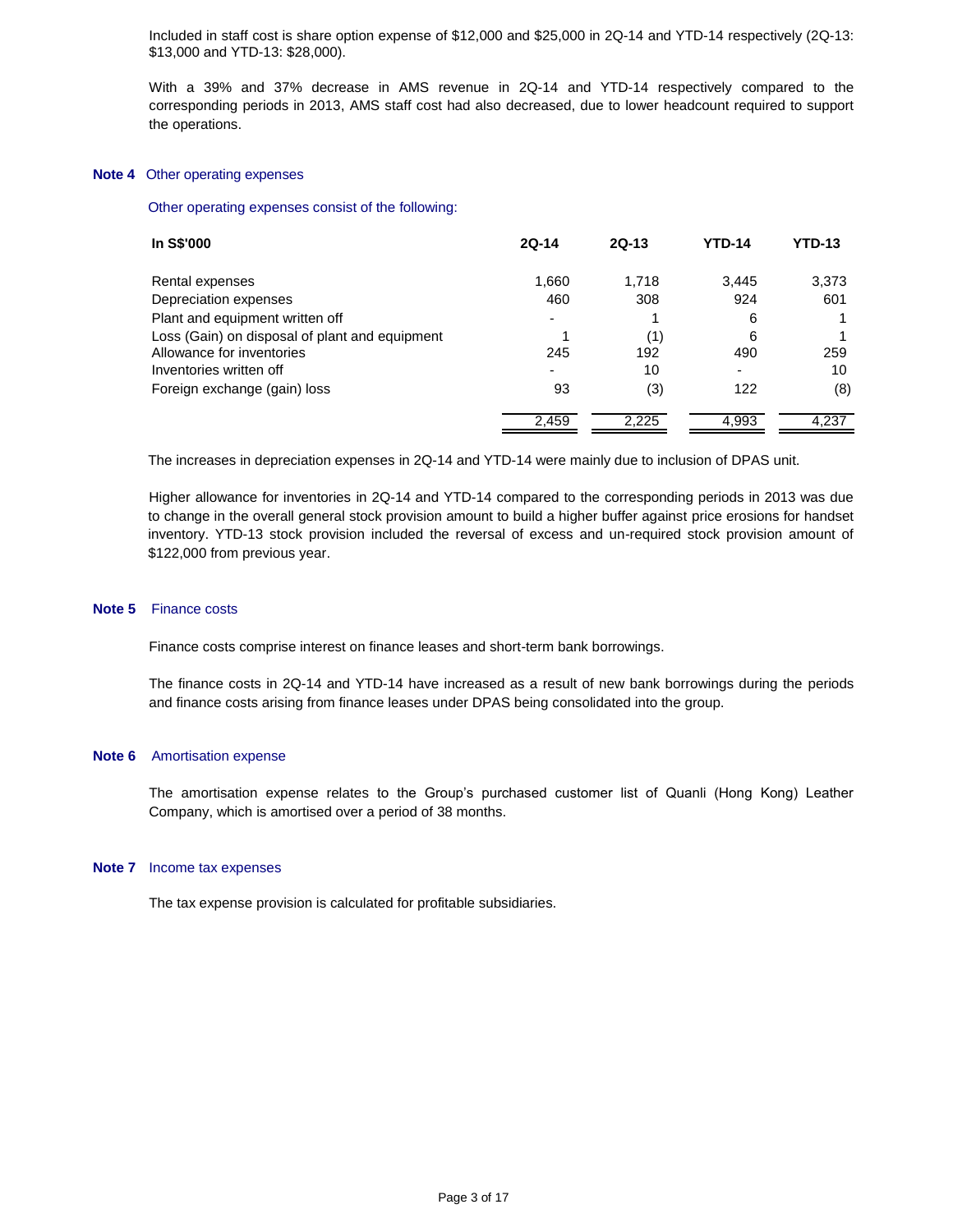# **1(b)(i) Statement of financial position (for the issuer and Group), together with a comparative statement as at the end of the immediately preceding financial year**

|                                                    |              |           | Group     | Company   |           |
|----------------------------------------------------|--------------|-----------|-----------|-----------|-----------|
| In S\$'000                                         | <b>Notes</b> | 30-Jun-14 | 31-Dec-13 | 30-Jun-14 | 31-Dec-13 |
| <b>ASSETS</b>                                      |              |           |           |           |           |
| <b>Current assets</b>                              |              |           |           |           |           |
| Cash and bank balances                             |              | 19,480    | 18,501    | 9,024     | 5,292     |
| Trade receivables                                  | 1            | 19,554    | 28,101    | 1,803     | 3,154     |
| Other receivables and prepayments                  | 2            | 8,622     | 5,708     | 16,174    | 17,587    |
| Inventories                                        | 3            | 28,484    | 24,528    | 1,403     | 1,222     |
| <b>Total current assets</b>                        |              | 76,140    | 76,838    | 28,404    | 27,255    |
| <b>Non-current assets</b>                          |              |           |           |           |           |
| Investment in subsidiaries                         |              |           |           | 21,142    | 21,142    |
| Plant and equipment                                |              | 4,110     | 4,601     | 622       | 731       |
| Goodwill                                           |              | 5,344     | 5,344     |           |           |
| Intangible asset                                   |              | 2,452     | 2,916     |           |           |
| <b>Total non-current assets</b>                    |              | 11,906    | 12,861    | 21,764    | 21,873    |
| <b>Total assets</b>                                |              | 88,046    | 89,699    | 50,168    | 49,128    |
| <b>Current liabilities</b>                         |              |           |           |           |           |
| Short-term bank borrowings                         |              | 5,800     | 4,000     |           |           |
| Trade payables                                     | 4            | 14,886    | 18,811    | 1,480     | 2,678     |
| Other payables                                     | 5            | 9,406     | 11,595    | 3,220     | 3,851     |
| Current portion of finance leases                  |              | 485       | 432       | 74        | 71        |
| Income tax payable                                 |              | 542       | 882       |           |           |
| <b>Total current liabilities</b>                   |              | 31,119    | 35,720    | 4,774     | 6,600     |
| <b>Non-current liabilities</b>                     |              |           |           |           |           |
| Finance leases                                     |              | 1,169     | 1,225     | 251       | 289       |
| Deferred tax liabilities                           |              | 206       | 206       |           |           |
| <b>Total non-current liabilities</b>               |              | 1,375     | 1,431     | 251       | 289       |
| Capital, reserves and<br>non-controlling interests |              |           |           |           |           |
| Share capital                                      |              | 140,172   | 135,873   | 140,172   | 135,873   |
| Capital reserve                                    |              | (859)     | (859)     | 22        | 22        |
| Share options reserve                              |              | 255       | 1,538     | 255       | 1,538     |
| Foreign currency translation reserve               |              | 201       | 100       |           |           |
| <b>Accumulated losses</b>                          |              | (84, 292) | (84, 589) | (95, 306) | (95, 194) |
| Equity attributable to owners of                   |              |           |           |           |           |
| the Company                                        |              | 55,477    | 52,063    | 45,143    | 42,239    |
| Non-controlling interests                          |              | 75        | 485       |           |           |
| <b>Total equity</b>                                |              | 55,552    | 52,548    | 45,143    | 42,239    |
| <b>Total liabilities and equity</b>                |              | 88,046    | 89,699    | 50,168    | 49,128    |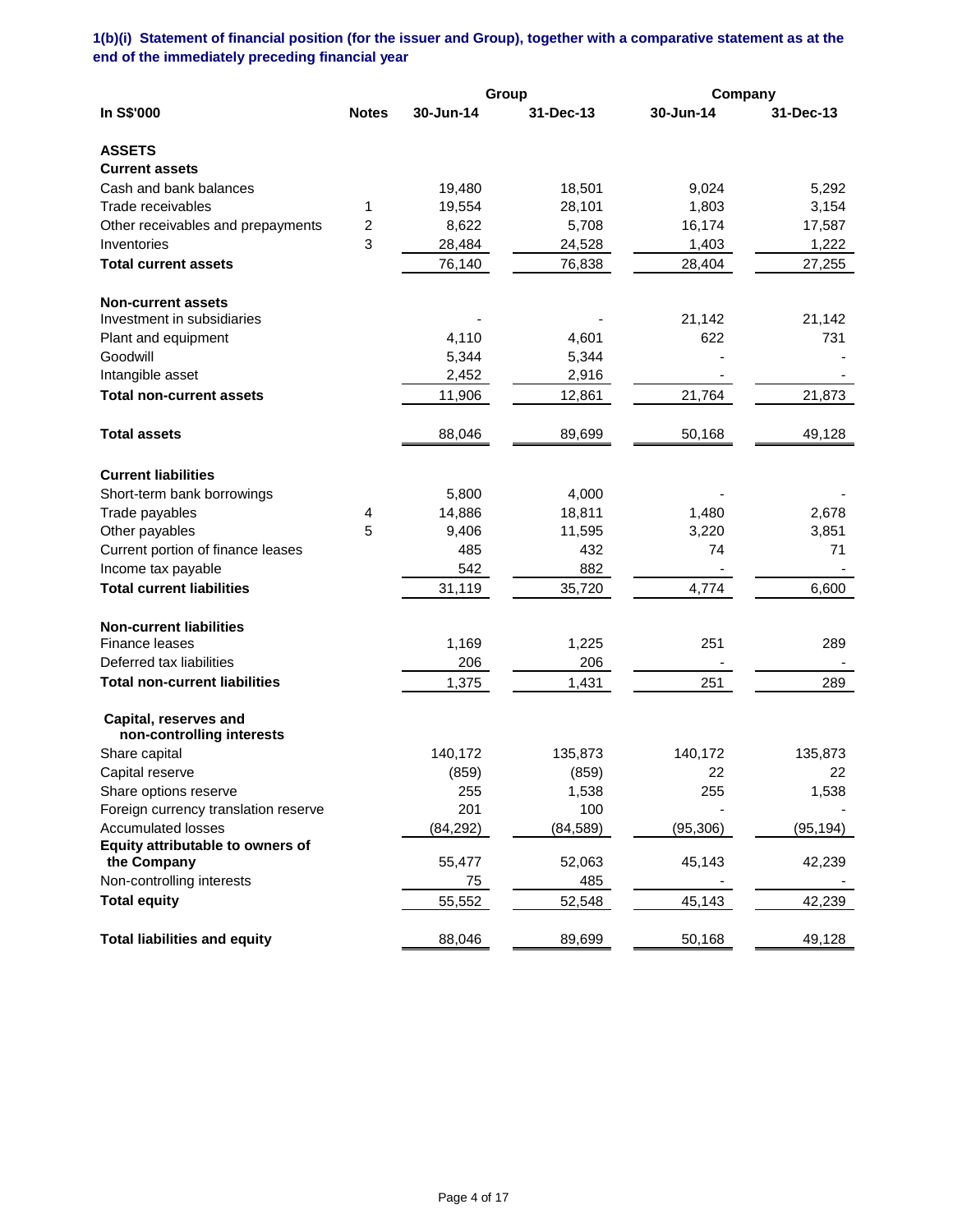### **Notes**

### **1 Trade receivables**

The Group's trade receivables turnover as at 30 June 2014 is 28 days (31 December 2013: 28 days).

# **2 Other receivables and prepayments**

The Group's other receivables and prepayments consist mainly of the following:

| S\$'000           | 30-Jun-14 | 31-Dec-13 |
|-------------------|-----------|-----------|
| Rental deposits   | 2.150     | 2.119     |
| Other receivables | 5.620     | 2.944     |
| Prepayments       | 406       | 358       |

Other receivables of \$5.6 million as at 30 June 2014 comprised mainly of credit notes of \$4.1 million to be received from principals in relation to sell through, advertising and promotion support, and payments made on behalf of a manufacturer of \$0.6 million.

### **3 Inventories**

The Group's inventory turnover for the period ended 30 June 2014 is 35 days (31 December 2013: 27 days).

Group's inventories as at 30 June 2014 is \$28.5 million (31 December 2013: \$24.5 million), with the increase in inventory holding due mainly to higher purchase volume for handsets.

### **4 Trade payables**

The Group's trade payables turnover as at 30 June 2014 is 22 days (31 December 2013: 19 days).

### **5 Other payables**

The Group's other payables consist of the following:

| <b>S\$'000</b>                                      | 30-Jun-14 | $31 - Dec-13$ |
|-----------------------------------------------------|-----------|---------------|
| Advertising and promotion funds from principals     | 1.778     | 2.399         |
| Scheduled deferred payment for acquisition of Pixio | 2,549     | 3.145         |
| Other payables to third parties                     | 669       | 769           |
| Accrued staff costs                                 | 994       | 1.065         |
| Rebates owing to franchisees                        | 427       | 1.529         |
| Other accrued operating expenses                    | 1,064     | 1.008         |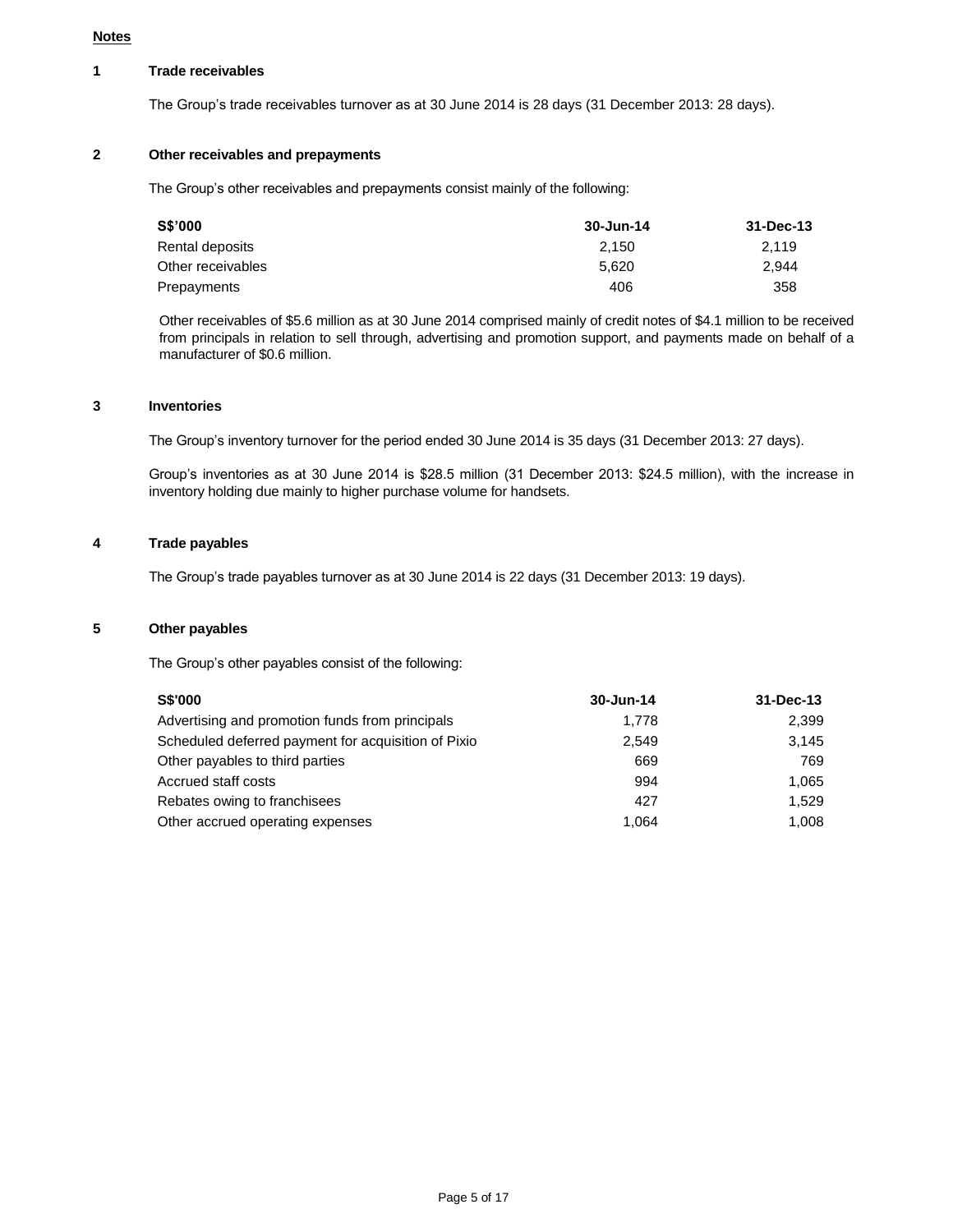# **1(b)(ii) Aggregate amount of Group's borrowings and debt securities**

**Amount repayable in one year or less, or on demand**

| As at 30-Jun-14     |                    | As at 31-Dec-13    |                       |
|---------------------|--------------------|--------------------|-----------------------|
| Secured<br>(\$'000) | Unsecured (\$'000) | Secured<br>(S'000) | Unsecured<br>(\$'000) |
| 485                 | 5.800              | 432                | 4.000                 |

# **Amount repayable after one year**

| As at 30-Jun-14     |                    | As at 31-Dec-13     |                              |
|---------------------|--------------------|---------------------|------------------------------|
| Secured<br>(\$'000) | Unsecured (\$'000) | Secured<br>(\$'000) | <b>Unsecured</b><br>(\$'000) |
| 1.169               | ۰                  | 1.225               | -                            |

### **Details of collateral**

The secured borrowings comprise of outstanding finance lease of \$1.7 million on certain motor vehicles and machinery.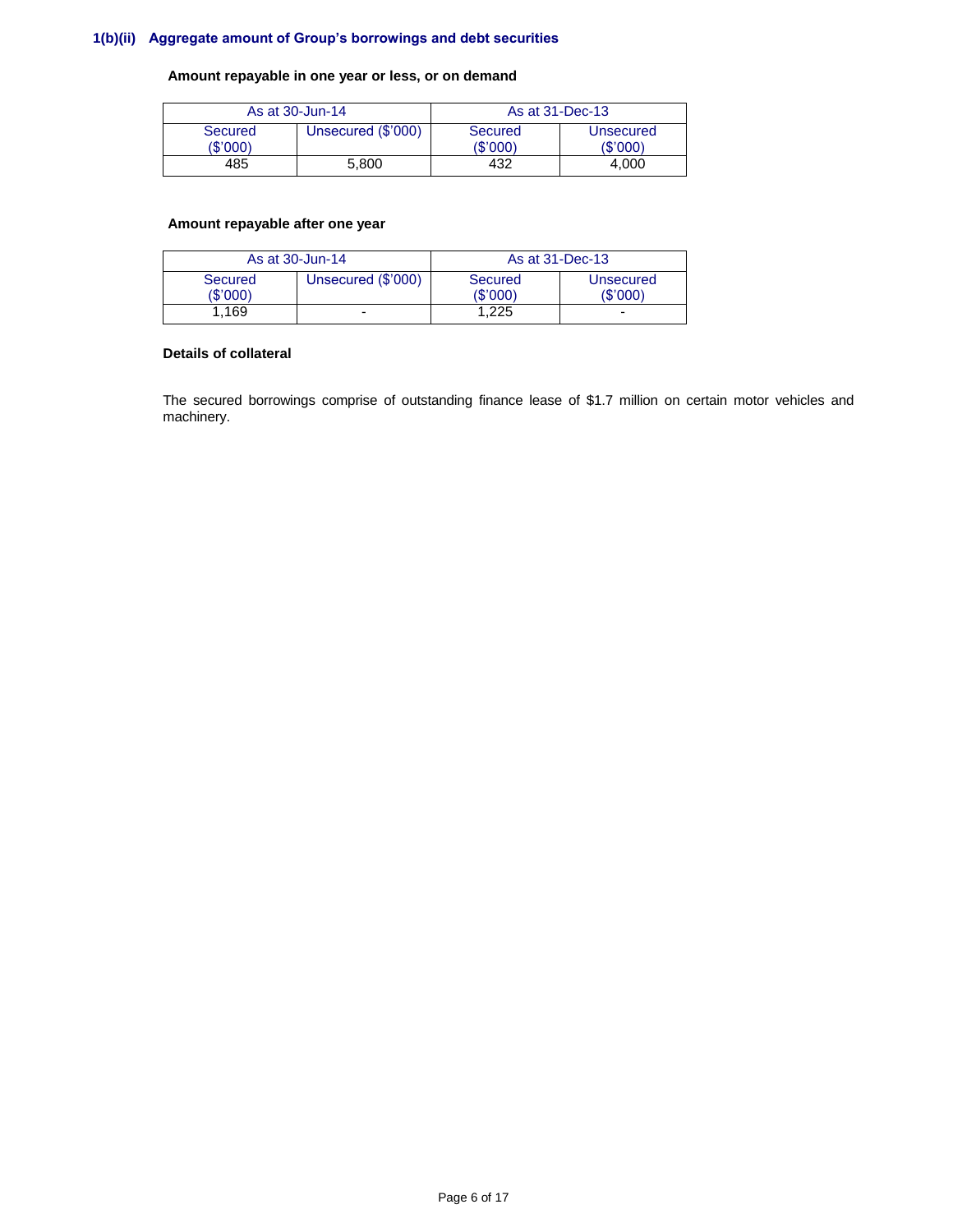**1(c) A statement of cash flows (for the Group), together with a comparative statement for the corresponding period of the immediately preceding financial year**

| In S\$'000                                       | 2Q-14    | 2Q-13   | <b>YTD-14</b>            | <b>YTD-13</b> |
|--------------------------------------------------|----------|---------|--------------------------|---------------|
| <b>Operating activities</b>                      |          |         |                          |               |
| (Loss) Profit before income tax                  | (188)    | 605     | (276)                    | 1,623         |
| Adjustments for:                                 |          |         |                          |               |
| Amortisation expense                             | 246      | -       | 495                      |               |
| Depreciation expenses                            | 460      | 308     | 924                      | 601           |
| Interest expenses                                | 60       | 14      | 105                      | 27            |
| Interest income                                  | (8)      | (3)     | (14)                     | (11)          |
| Loss (Gain) on disposal of plant and equipment   | 1        | (1)     | 6                        | 1             |
| Plant and equipment written off                  |          | 1       | 6                        | 1             |
| Allowance for inventories                        | 245      | 192     | 490                      | 259           |
| Inventories written off                          |          | 10      | $\overline{\phantom{0}}$ | 10            |
| Professional fees paid by shares                 |          | 470     | 100                      | 470           |
| Employee share-based payments                    | 12       | 13      | 25                       | 28            |
| Liabilities written back                         | (10)     | (20)    | (61)                     | (88)          |
| Net foreign exchange losses                      | 54       | 3       | 76                       | 3             |
| Operating cash flows before movements            |          |         |                          |               |
| in working capital                               | 872      | 1,592   | 1,876                    | 2,924         |
| Trade receivables                                | 1,587    | 1,683   | 8,547                    | 3,327         |
| Other receivables and prepayments                | (340)    | (372)   | (2,914)                  | (1,490)       |
| Inventories                                      | (5,962)  | (166)   | (4, 446)                 | (2,037)       |
| Trade payables                                   | 58       | 2,339   | (3,925)                  | 4,083         |
| Other payables                                   | (491)    | (128)   | (2, 109)                 | (1, 834)      |
| Cash (used in) generated from operations         | (4,276)  | 4,948   | (2, 971)                 | 4,973         |
| Interest received                                | 8        | 3       | 14                       | 11            |
| Income tax paid                                  | (321)    | (476)   | (511)                    | (385)         |
| Net cash (used in) from operating activities     | (4, 589) | 4,475   | (3, 468)                 | 4,599         |
| <b>Investing activities</b>                      |          |         |                          |               |
|                                                  |          |         |                          |               |
| Proceeds from disposal of plant and equipment    | 1        |         | 38                       |               |
| Purchase of plant and equipment (Note A)         | (142)    | (369)   | (259)                    | (533)         |
| Net cash used in investing activities            | (141)    | (369)   | (221)                    | (533)         |
| <b>Financing activities</b>                      |          |         |                          |               |
| Interest paid                                    | (60)     | (14)    | (105)                    | (27)          |
| Proceeds from issuance of ordinary shares, net   | 4,057    | 904     | 4,199                    | 1,717         |
| Proceeds from bank borrowings                    | 3,300    | 2,800   | 1,800                    | 2,800         |
| Repayment of obligations under finance leases    | (119)    | (22)    | (226)                    | (43)          |
| Dividends paid to shareholders                   | (982)    | (2,017) | (982)                    | (2,017)       |
| Dividends paid to non-controlling interest       |          |         | (19)                     |               |
| Net cash from financing activities               | 6,196    | 1,651   | 4,667                    | 2,430         |
| Net increase in cash and cash equivalents        | 1,466    | 5,757   | 978                      | 6,496         |
| Cash and cash equivalents at beginning of period | 17,967   | 18,359  | 18,455                   | 17,620        |
| Cash and cash equivalents at end of period       | 19,433   | 24,116  | 19,433                   | 24,116        |

## **Notes**

# **A. Purchase of plant and equipment:**

In 2Q-14, the Group acquired plant and equipment with an aggregate cost of \$142,000 (2Q-13: \$369,000) of which \$135,000 (2013: \$Nil) was acquired under finance lease arrangements.

In YTD-14, the Group acquired plant and equipment with an aggregate cost of \$259,000 (YTD-14: \$533,000) of which \$210,000 (2013: \$Nil) was acquired under finance lease arrangements.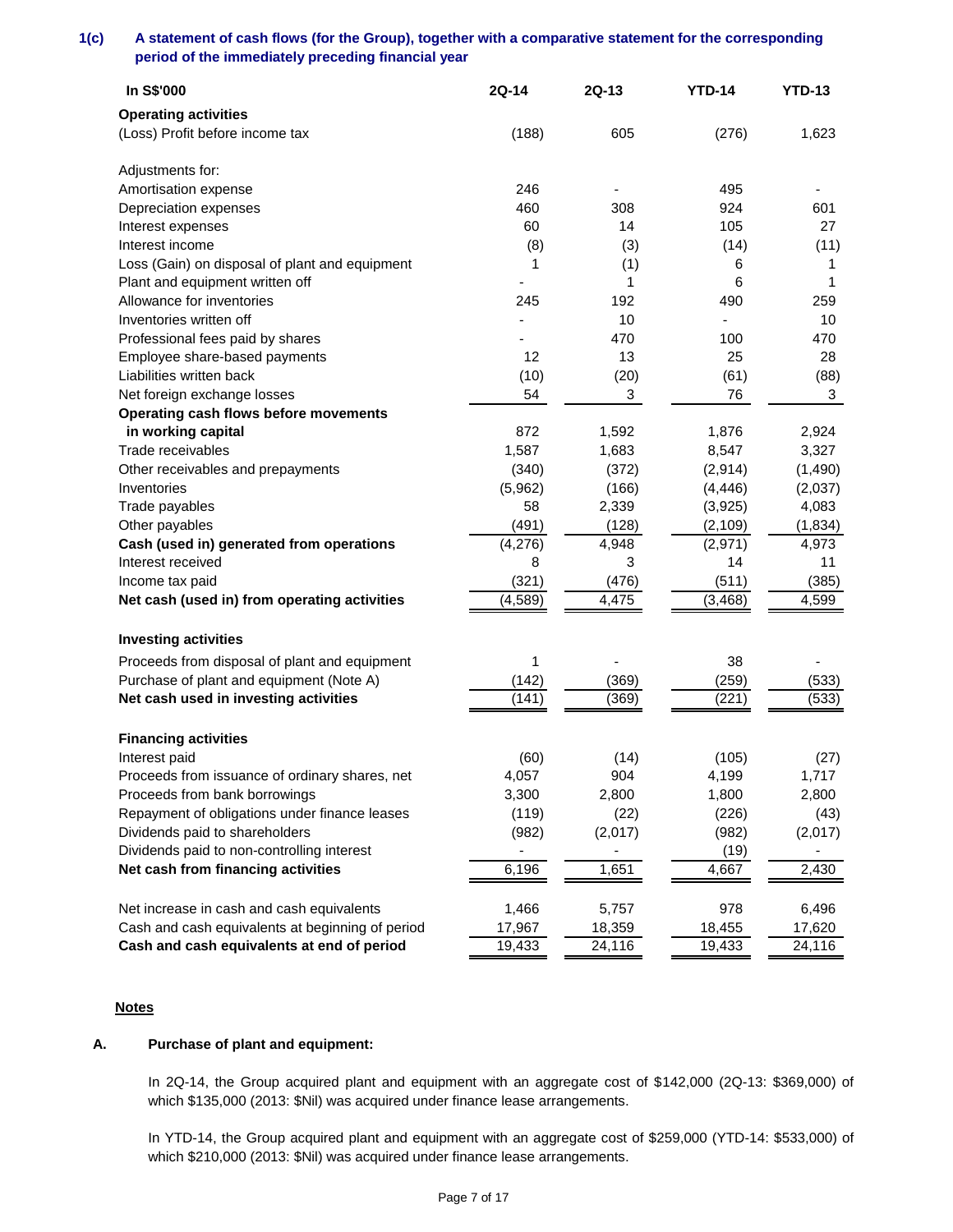# **B. Cash and cash equivalents at end of period comprise of:**

| In S\$'000                 | $2Q-14$        | $2Q-13$     |
|----------------------------|----------------|-------------|
| Cash<br>Less: Cash pledged | 19.480<br>(47) | 24.116<br>- |
| Cash and cash equivalents  | 19.433         | 24.116      |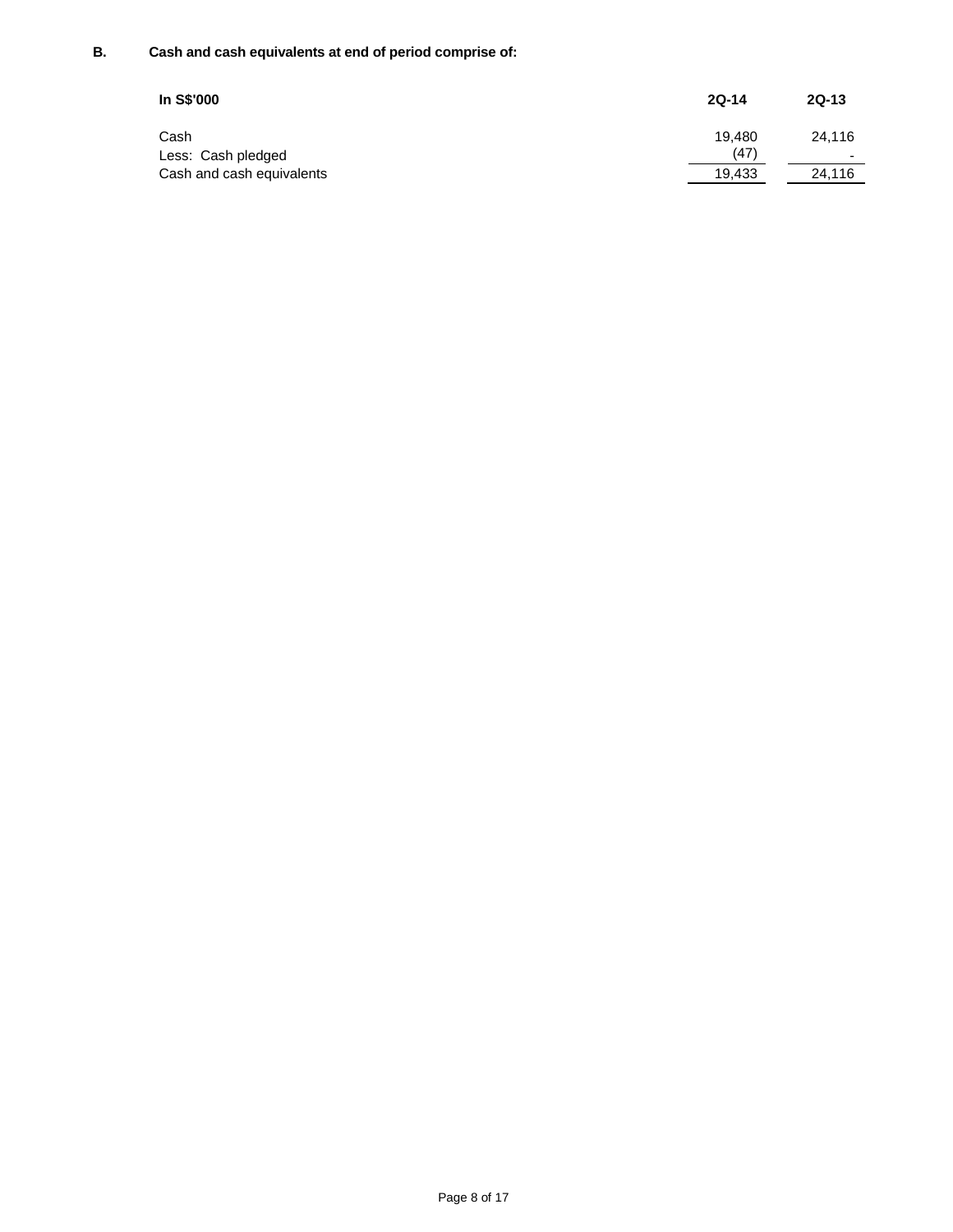**1(d)(i) A statement (for the issuer and Group) showing either (i) all changes in equity or (ii) changes in equity other than those arising from capitalisation issues and distributions to shareholders, together with a comparative statement for the corresponding period of the immediately preceding financial year**

| In S\$'000                                                                                                | <b>Share</b><br>capital | <b>Capital</b><br>reserve | <b>Share</b><br>options<br>reserve | <b>Currency</b><br>translation<br>reserve | <b>Accumulated</b><br>losses | <b>Attributable</b><br>to equity<br>holders | Non-controlling<br>interests | <b>Total</b> |
|-----------------------------------------------------------------------------------------------------------|-------------------------|---------------------------|------------------------------------|-------------------------------------------|------------------------------|---------------------------------------------|------------------------------|--------------|
| Group                                                                                                     |                         |                           |                                    |                                           |                              |                                             |                              |              |
| Balance as at 1 January 2014                                                                              | 135,873                 | (859)                     | 1,538                              | 100                                       | (84, 589)                    | 52,063                                      | 485                          | 52,548       |
| Total comprehensive income for the period                                                                 |                         |                           |                                    |                                           |                              |                                             |                              |              |
| Profit for the period                                                                                     |                         |                           |                                    |                                           | 81                           | 81                                          | (249)                        | (168)        |
| Other comprehensive income for the year                                                                   |                         |                           |                                    | 76                                        |                              | 76                                          |                              | 76           |
| Total                                                                                                     |                         |                           |                                    | 76                                        | 81                           | 157                                         | (249)                        | (92)         |
| Transactions with owners, recognised directly in equity<br>Reversal of expenses related to equity settled |                         |                           |                                    |                                           |                              |                                             |                              |              |
| share-based payment                                                                                       |                         |                           | (10)                               |                                           | 10                           |                                             |                              |              |
| Issue of shares upon conversion of warrants                                                               | 142                     |                           |                                    |                                           |                              | 142                                         |                              | 142          |
| Issue of shares for settlement of                                                                         |                         |                           |                                    |                                           |                              |                                             |                              |              |
| professional fees                                                                                         | 100                     |                           |                                    |                                           |                              | 100                                         |                              | 100          |
| Recognition of share-based payments                                                                       |                         |                           | 13                                 |                                           |                              | 13                                          |                              | 13           |
| Total                                                                                                     | 242                     |                           | 3                                  |                                           | 10                           | 255                                         |                              | 255          |
| Balance as at 31 March 2014                                                                               | 136,115                 | (859)                     | 1,541                              | 176                                       | (84, 498)                    | 52,475                                      | 236                          | 52,711       |
| Total comprehensive loss for the period                                                                   |                         |                           |                                    |                                           |                              |                                             |                              |              |
| Loss for the period                                                                                       |                         |                           |                                    |                                           | (110)                        | (110)                                       | (169)                        | (279)        |
| Other comprehensive income for the period                                                                 |                         |                           |                                    | 25                                        |                              | 25                                          | 8                            | 33           |
| Total                                                                                                     |                         |                           |                                    | 25                                        | (110)                        | (85)                                        | (161)                        | (246)        |
| Transactions with owners, recognised directly in equity                                                   |                         |                           |                                    |                                           |                              |                                             |                              |              |
| <b>Dividends</b>                                                                                          |                         |                           |                                    |                                           | (982)                        | (982)                                       |                              | (982)        |
| Reversal of expenses related to equity settled                                                            |                         |                           |                                    |                                           |                              |                                             |                              |              |
| share-based payment                                                                                       |                         |                           | (1, 298)                           |                                           | 1,298                        |                                             |                              |              |
| Issue of shares upon conversion of warrants                                                               | 4,057                   |                           |                                    |                                           |                              | 4,057                                       |                              | 4,057        |
| Recognition of share-based payments                                                                       |                         |                           | 12                                 |                                           |                              | 12                                          | $\overline{\phantom{a}}$     | 12           |
| Total                                                                                                     | 4,057                   |                           | (1, 286)                           |                                           | 316                          | 3,087                                       |                              | 3,087        |
| Balance as at 30 June 2014                                                                                | 140,172                 | (859)                     | 255                                | 201                                       | (84, 292)                    | 55,477                                      | 75                           | 55,552       |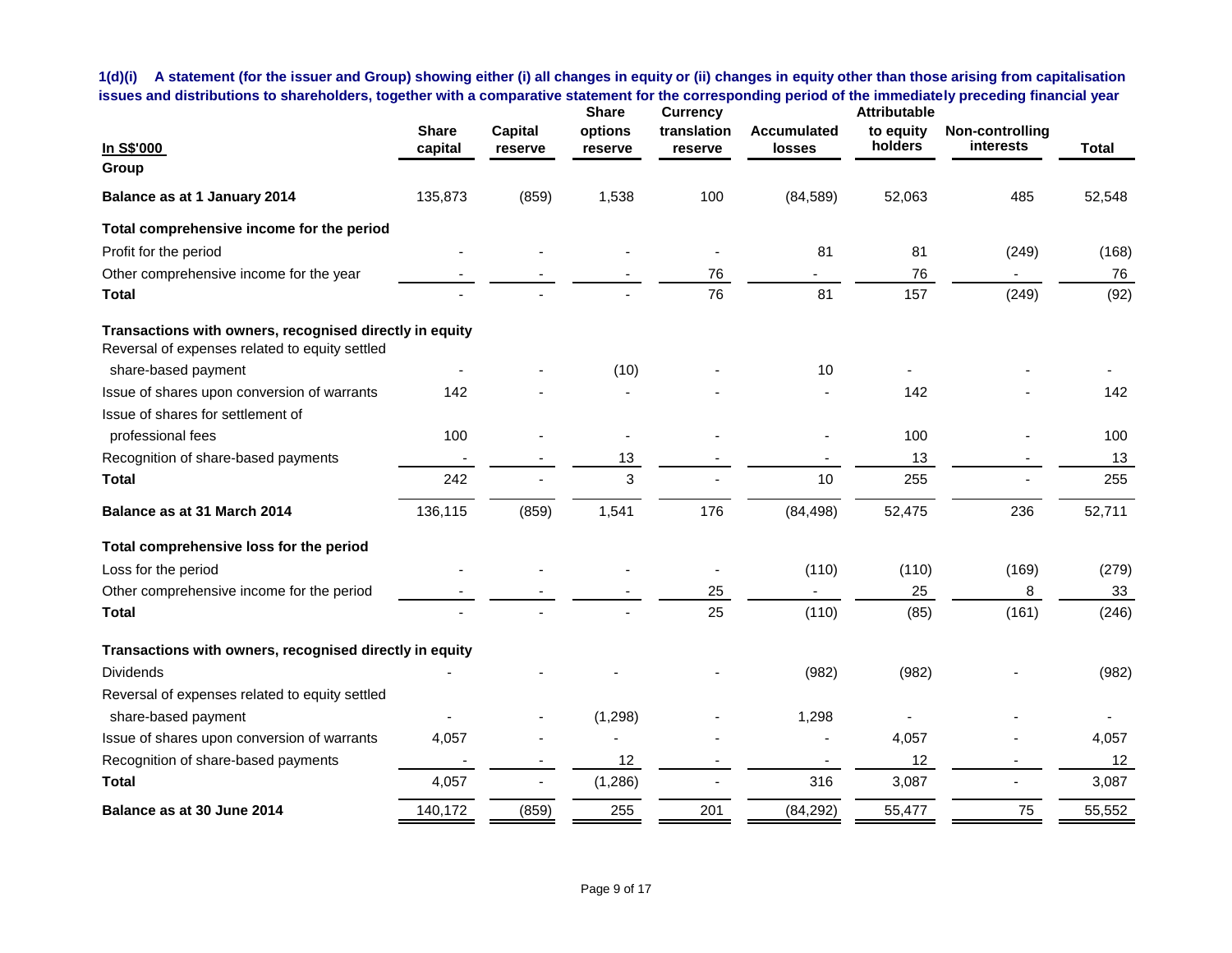| In S\$'000                                              | <b>Share</b><br>capital  | Capital<br>reserve | <b>Share</b><br>options<br>reserve | <b>Currency</b><br>translation<br>reserve | <b>Accumulated</b><br>losses | <b>Attributable</b><br>to equity<br>the | Non-controlling<br>interests | <b>Total</b> |
|---------------------------------------------------------|--------------------------|--------------------|------------------------------------|-------------------------------------------|------------------------------|-----------------------------------------|------------------------------|--------------|
| Group                                                   |                          |                    |                                    |                                           |                              |                                         |                              |              |
| Balance as at 1 January 2013                            | 132,856                  | (859)              | 1,548                              | 168                                       | (85, 976)                    | 47,737                                  | 564                          | 48,301       |
| Total comprehensive income for the period               |                          |                    |                                    |                                           |                              |                                         |                              |              |
| Profit for the period                                   |                          |                    |                                    |                                           | 841                          | 841                                     | 21                           | 862          |
| Other comprehensive income for the period               |                          |                    |                                    |                                           | $\overline{\phantom{a}}$     | $\blacksquare$                          | $\sim$                       | $\sim$       |
| <b>Total</b>                                            |                          |                    |                                    |                                           | 841                          | 841                                     | 21                           | 862          |
| Transactions with owners, recognised directly in equity |                          |                    |                                    |                                           |                              |                                         |                              |              |
| Reversal of expenses related to equity settled          |                          |                    |                                    |                                           |                              |                                         |                              |              |
| share-based payment                                     |                          |                    | (29)                               |                                           | 29                           |                                         |                              |              |
| Issue of shares upon conversion of warrants             | 813                      |                    |                                    |                                           |                              | 813                                     |                              | 813          |
| Recognition of share-based payments                     | $\overline{\phantom{a}}$ |                    | 15                                 | $\overline{\phantom{a}}$                  | $\overline{\phantom{a}}$     | 15                                      |                              | 15           |
| <b>Total</b>                                            | 813                      |                    | (14)                               |                                           | 29                           | 828                                     |                              | 828          |
| Balance as at 31 March 2013                             | 133,669                  | (859)              | 1,534                              | 168                                       | (85, 106)                    | 49,406                                  | 585                          | 49,991       |
| Total comprehensive income for the period               |                          |                    |                                    |                                           |                              |                                         |                              |              |
| Profit for the period                                   |                          |                    |                                    |                                           | 489                          | 489                                     | 13                           | 502          |
| Other comprehensive income for the period               |                          |                    |                                    | 3                                         |                              | 3                                       |                              | 3            |
| <b>Total</b>                                            |                          |                    |                                    | 3                                         | 489                          | 492                                     | 13                           | 505          |
| Transactions with owners, recognised directly in equity |                          |                    |                                    |                                           |                              |                                         |                              |              |
| <b>Dividends</b>                                        |                          |                    |                                    |                                           | (2,017)                      | (2,017)                                 |                              | (2,017)      |
| Issue of shares upon share options exercised            | 153                      |                    | (42)                               |                                           |                              | 111                                     |                              | 111          |
| Issue of shares upon conversion of warrants             | 793                      |                    |                                    |                                           |                              | 793                                     |                              | 793          |
| Issue of shares for settlement of                       |                          |                    |                                    |                                           |                              |                                         |                              |              |
| professional fees                                       | 470                      |                    |                                    |                                           |                              | 470                                     |                              | 470          |
| Recognition of share-based payments                     |                          |                    | 13                                 |                                           |                              | 13                                      |                              | 13           |
| <b>Total</b>                                            | 1,416                    |                    | (29)                               |                                           | (2,017)                      | (630)                                   |                              | (630)        |
| Balance as at 30 June 2013                              | 135,085                  | (859)              | 1,505                              | 171                                       | (86, 634)                    | 49,268                                  | 598                          | 49,866       |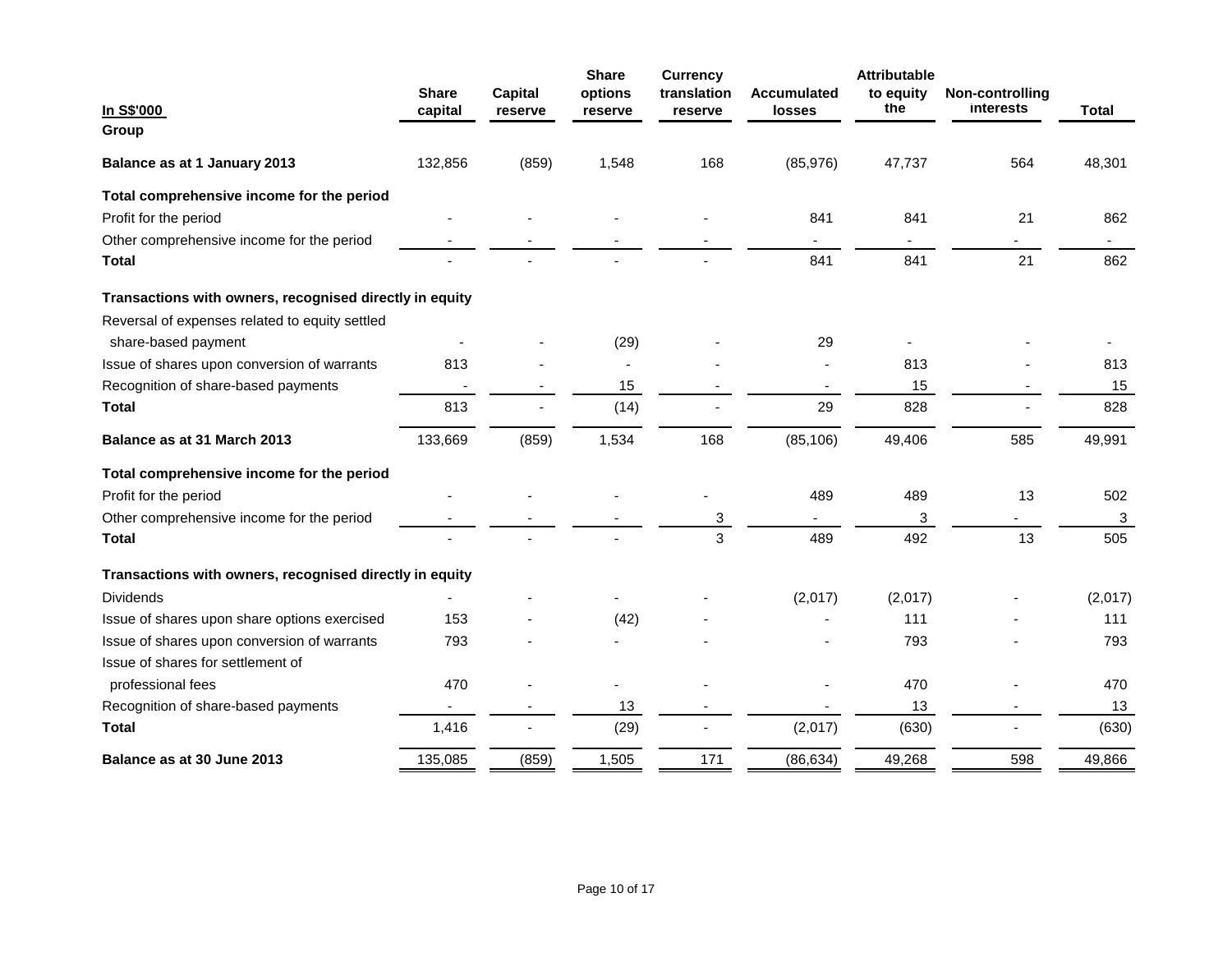| <u>In S\$'000</u><br>Company                                                                              | <b>Share</b><br>capital | Capital<br>reserve | <b>Share</b><br>options<br>reserve | <b>Accumulated</b><br>losses | Total     |
|-----------------------------------------------------------------------------------------------------------|-------------------------|--------------------|------------------------------------|------------------------------|-----------|
| Balance as at 1 January 2014                                                                              | 135,873                 | 22                 | 1,538                              | (95, 194)                    | 42,239    |
| Loss for the period, representing total comprehensive<br>loss for the period                              |                         |                    |                                    | (276)                        | (276)     |
| Transactions with owners, recognised directly in equity<br>Reversal of expenses related to equity settled |                         |                    |                                    |                              |           |
| share-based payment                                                                                       |                         |                    | (10)                               | 10                           |           |
| Issue of shares upon conversion of warrants                                                               | 142                     |                    |                                    |                              | 142       |
| Issue of shares for settlement of professional fees                                                       | 100                     |                    |                                    |                              | 100       |
| Recognition of share-based payments<br>Total                                                              | 242                     |                    | 13<br>3                            | 10                           | 13<br>255 |
|                                                                                                           |                         |                    |                                    |                              |           |
| Balance as at 31 March 2014                                                                               | 136,115                 | 22                 | 1,541                              | (95, 460)                    | 42,218    |
| Loss for the period, representing total comprehensive<br>loss for the period                              |                         |                    |                                    | (162)                        | (162)     |
| Transactions with owners, recognised directly in equity<br><b>Dividends</b>                               |                         |                    |                                    | (982)                        | (982)     |
| Reversal of expenses related to equity settled                                                            |                         |                    |                                    |                              |           |
| share-based payment                                                                                       |                         |                    | (1,298)                            | 1,298                        |           |
| Issue of shares upon conversion of warrants                                                               | 4,057                   |                    |                                    |                              | 4,057     |
| Recognition of share-based payments                                                                       |                         |                    | 12                                 |                              | 12        |
| <b>Total</b>                                                                                              | 4,057                   |                    | (1,286)                            | 316                          | 3,087     |
| Balance as at 30 June 2014                                                                                | 140,172                 | 22                 | 255                                | (95, 306)                    | 45,143    |
| Balance as at 1 January 2013                                                                              | 132,856                 | 22                 | 1,548                              | (94, 280)                    | 40,146    |
| Loss for the period, representing total comprehensive<br>loss for the period                              |                         |                    |                                    | (41)                         | (41)      |
| Transactions with owners, recognised directly in equity<br>Reversal of expenses related to equity settled |                         |                    |                                    |                              |           |
| share-based payment                                                                                       |                         |                    | (29)                               | 29                           |           |
| Issue of shares upon conversion of warrants                                                               | 813                     |                    |                                    |                              | 813       |
| Recognition of share-based payments                                                                       |                         |                    | 15                                 |                              | 15        |
| <b>Total</b>                                                                                              | 813                     |                    | (14)                               | $\overline{29}$              | 828       |
| Balance as at 31 March 2013                                                                               | 133,669                 | $22\overline{ }$   | 1,534                              | (94, 292)                    | 40,933    |
| Profit for the period, representing total comprehensive<br>income for the period                          |                         |                    |                                    | 2                            | 2         |
| Transactions with owners, recognised directly in equity<br><b>Dividends</b>                               |                         |                    |                                    | (2,017)                      | (2,017)   |
| Issue of shares upon share options exercised                                                              | 153                     |                    | (42)                               |                              | 111       |
| Issue of shares upon conversion of warrants                                                               | 793                     |                    |                                    |                              | 793       |
| Issue of shares for settlement of professional fees                                                       | 470                     |                    |                                    |                              | 470       |
| Recognition of share-based payments                                                                       |                         |                    | 13                                 |                              | 13        |
| <b>Total</b>                                                                                              | 1,416                   |                    | (29)                               | (2,017)                      | (630)     |
| Balance as at 30 June 2013                                                                                | 135,085                 | $\overline{22}$    | 1,505                              | (96, 307)                    | 40,305    |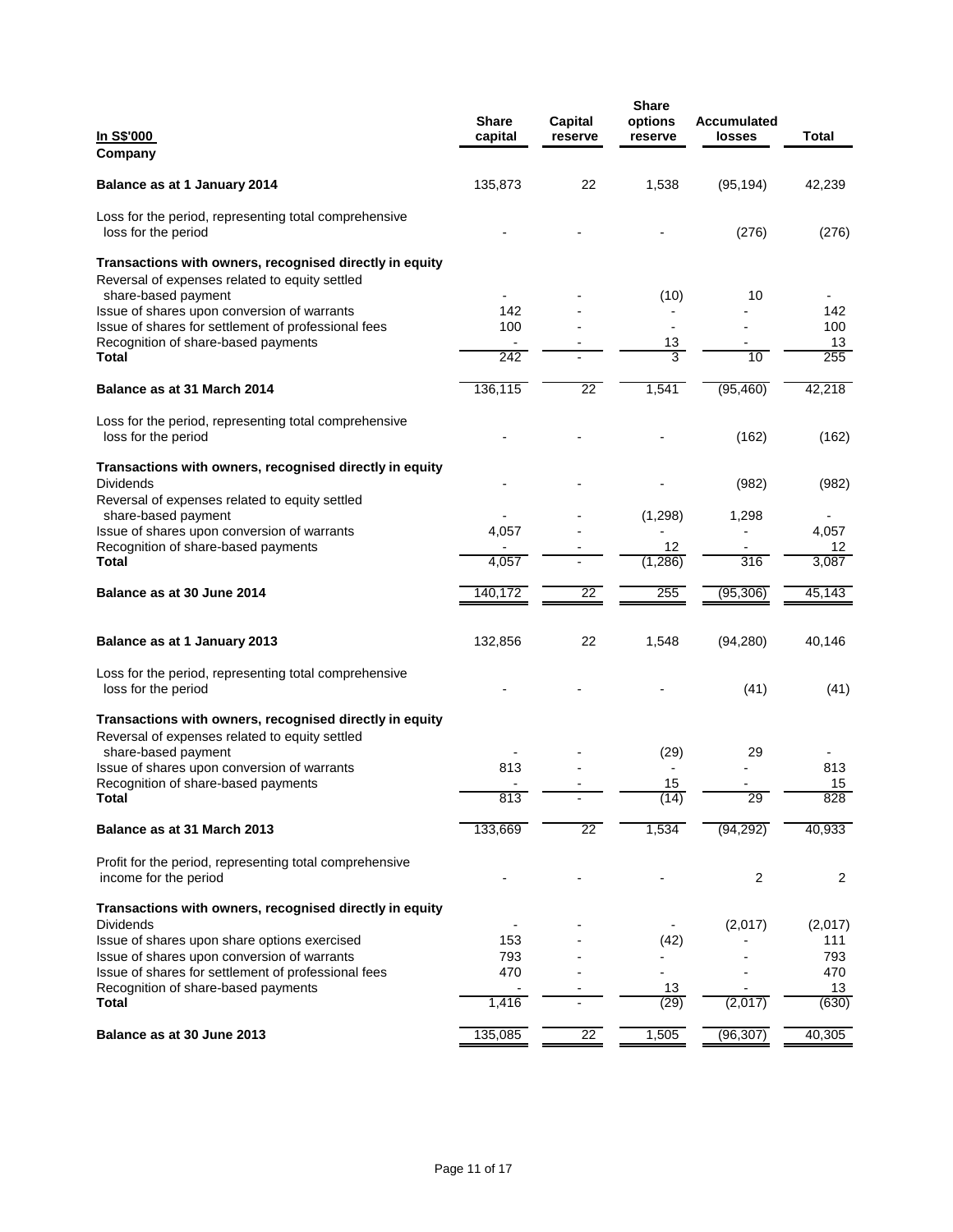**1(d)(ii) Details of any changes in the Company's share capital arising from rights issue, bonus issue, share buybacks, exercise of share options or warrants, conversion of other issues of equity securities, issue of shares for cash or as consideration for acquisition or for any other purpose since the end of the previous period reported on. State also the number of shares that may be issued on conversion of all the outstanding convertibles as at the end of the current financial period reported on and as at the end of the corresponding period of the immediately preceding financial year**

#### **Issued share capital**

In 2Q-14, the Company issued an additional 811,462,680 new ordinary shares at \$0.005 per share through conversion of 811,462,680 warrants.

As a result, the Company's issued and paid-up capital increased to \$140,171,667 divided into 9,830,806,262 shares as at 30 June 2014.

In 2Q-13, the Company issued an additional 214,860,291 new ordinary shares as follows:

- a) 158,550,736 ordinary shares at \$0.005 per share through conversion of warrants.
- b) 12,000,000, 18,181,818 and 7,894,737 ordinary shares at \$0.010, \$0.011 and \$0.019 per share respectively for settlement of professional fees.
- c) 14,878,000 and 3,355,000 ordinary shares at \$0.005 and \$0.011 per share respectively through conversion of share options.

### **Warrants**

At 30 June 2014, there were 2,921,960,515 (30 June 2013: 3,919,386,195) outstanding warrants. Each warrant carries the right to subscribe for one new share in the capital of the Company at an exercise price of \$0.005.

#### **Share options**

The Company has a share option scheme known as mDR Limited Share Option Scheme 2003 which was approved by members of the Company at the Extraordinary General Meeting held on 13 January 2003. The Scheme expired on 12 January 2013. Upon expiration of the Scheme, no further share option can be granted but the provisions of the Scheme will remain in full force and effect in respect of any share options granted prior to the expiration but not exercised at the time of expiration.

At 30 June 2014, there were 45,155,000 (30 June 2013: 54,044,274) outstanding share options which would entitle the holders to subscribe for a total of 45,155,000 (30 June 2013: 54,044,274) ordinary shares.

The 45,155,000 share options outstanding at 30 June 2014 represent approximately 0.46% of the share capital consisting of 9,830,806,262 issued shares at 30 June 2014.

### **1(d)(iii) To show the total number of issued shares excluding treasury shares as at the end of the current financial period and as at the end of the immediately preceding year.**

|               | Number of ordinary shares |  |  |  |  |
|---------------|---------------------------|--|--|--|--|
| 30-Jun-14     | 31-Dec-13                 |  |  |  |  |
|               |                           |  |  |  |  |
|               |                           |  |  |  |  |
|               |                           |  |  |  |  |
|               |                           |  |  |  |  |
| 9.830.806.262 | 8.981.891.673             |  |  |  |  |

**1(d)(iv) A statement showing all sales, transfers, disposal, cancellation and/or use of treasury shares as at the end of the current financial period reported on.**

Not applicable

Issued and paid up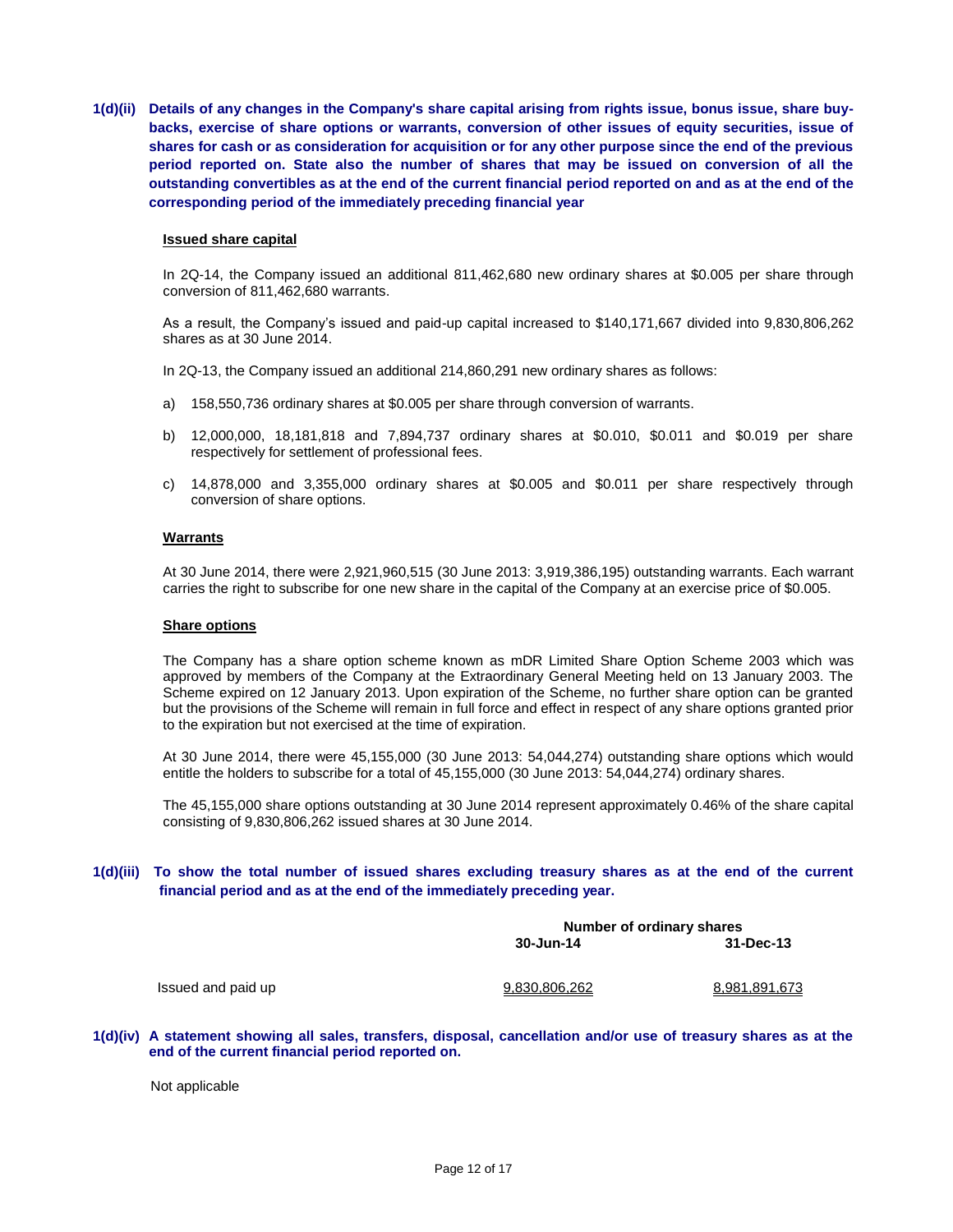### **2. Whether the figures have been audited, or reviewed and in accordance with which standard**

The figures have not been audited or reviewed by the auditors of the Company.

### **3. Where the figures have been audited or reviewed, the auditors' report (including any qualifications or emphasis of matter)**

Not applicable

### **4. Whether the same accounting policies and methods of computation as in the issuer's most recently audited annual financial statements have been applied**

The Group has applied the same accounting policies and methods of computation in the financial statements for the current financial period as compared with those used in the audited financial statements for the financial year ended 31 December 2013.

# **5. If there are any changes in the accounting policies and methods of computation, including any required by an accounting standard, what has changed, as well as the reasons for, and the effect of, the change**

The Group has adopted all the new and revised Singapore Financial Reporting Standards ("FRS") for accounting periods beginning 1 January 2014, where applicable.

The adoption of new / revised FRS and INT FRS does not result in changes to the Group's and the Company's accounting policies and has no material effect on the amounts reported for the current or prior period.

# **6. Earnings per ordinary share of the Group for the current period reported on and the corresponding period of the immediately preceding financial year, after deducting any provision for preference dividends**

| Earnings per ordinary share<br>(based on consolidated net (loss)<br>profit attributable to equity holders<br>of the Company) | $2Q-14$<br>cents | $2Q-13$<br>cents | <b>YTD-14</b><br>cents | <b>YTD-13</b><br>cents |
|------------------------------------------------------------------------------------------------------------------------------|------------------|------------------|------------------------|------------------------|
| - Basic                                                                                                                      | (0.001)          | 0.006            | 0.000                  | 0.015                  |
| - Fully diluted                                                                                                              | (0.001)          | 0.004            | 0.000                  | 0.011                  |

Basic earnings per ordinary share is computed based on the weighted average number of shares in issue during the period of 9,563,090,120 (2Q-13: 8,741,415,283).

Fully diluted earnings per ordinary share is computed based on the weighted average number of shares during the period adjusted for the effect of all potential dilutive ordinary shares of 11,005,338,710 (2Q-13: 11,633,422,999).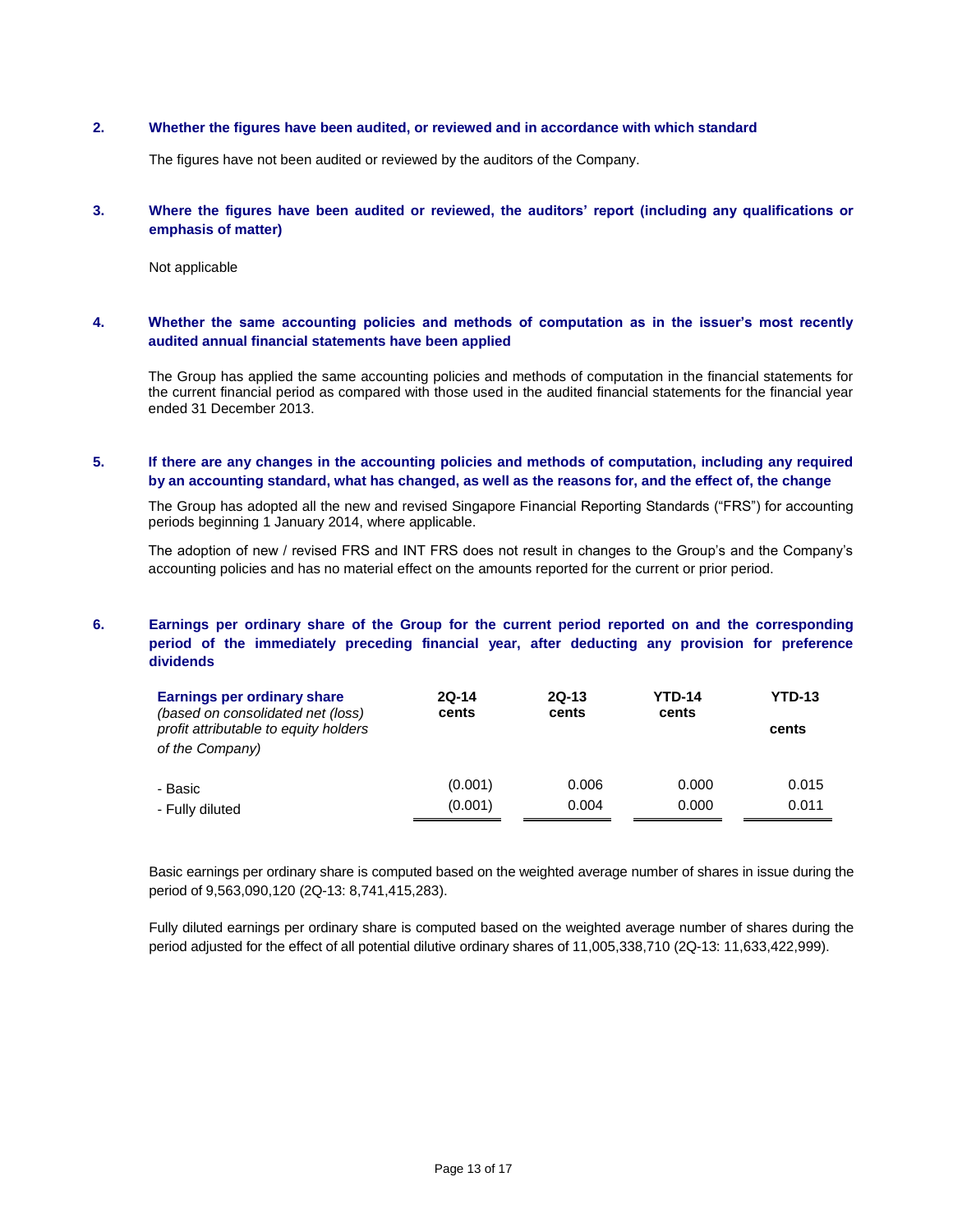# **7. Net asset value (for the issuer and Group) per ordinary share based on issued share capital of the issuer at the end of the (a) current period reported on and (b) immediately preceding financial year**

|                             |              | Group        | Company      |              |  |
|-----------------------------|--------------|--------------|--------------|--------------|--|
|                             | 30-Jun-14    | 31-Dec-13    | 30-Jun-14    | 31-Dec-13    |  |
|                             | <b>Cents</b> | <b>Cents</b> | <b>Cents</b> | <b>Cents</b> |  |
| Net Asset Value ("NAV") per |              |              |              |              |  |
| share                       | 0.56         | 0.58         | 0.46         | 0.47         |  |

The NAV per share as at 30 June 2014 is calculated based on 9,830,806,262 (31 December 2013: 8,981,891,673) ordinary shares.

# **8. A review of the performance of the Group, to the extent necessary for a reasonable understanding of the Group's business. The review must discuss any significant factors that affected the turnover, costs, and earnings of the Group for the current financial period reported on, including (where applicable) seasonal or cyclical factors. It must also discuss any material factors that affected the cash flow, working capital, assets or liabilities of the Group during the current financial period reported on**

#### **Revenue and (loss) profit after income tax**

The Group's revenue quarter-on-quarter decreased by 16% from \$78.9 million to \$66.6 million, with a 6% decrease year-on-year from \$160.8 million to \$151.9 million. The decrease in revenue was due mainly to the slowdown in its AMS and core DMS businesses in the retail and distribution segments.

Due to the relatively lower gross margin for the handset repair business, the decline in handset repair revenue resulted in an overall improvement in the AMS gross margins from 22% to 30% quarter on quarter and from 20% to 26% year on year. Gross margins for DMS remained unchanged at 9% quarter on quarter but declined by 1% from 9% to 8% year on year, due to competitive pricing in the mobile distribution and retail businesses. Overall the Group's gross profit margins for 2Q-14 and YTD-14 increased by 2% and 1% respectively, with the inclusion of the higher-margin DPAS.

The Group registered losses of \$0.3 million and \$0.4 million for 2Q-14 and YTD-14 respectively, compared to profits of \$0.5 million and \$1.4 million for the respective corresponding periods in 2013. The slowdown in the AMS and core DMS businesses contributed to the losses to-date. Included in the losses is amortization of the customer list under Quanli Singapore amounting to \$0.2 million and \$0.5 million for 2Q-14 and YTD-14 respectively. Excluding the amortization charge, the Group would be profitable at \$0.1 million and \$0.2 million for 2Q-14 and YTD-14 respectively at the operating level.

#### **Cash flows**

In 2Q-14, the Group has utilized more trust receipts for purchase of inventories.

The Group has a deficit cash of \$4.6 million and \$3.5 million from operations in Q2-14 and YTD-14 respectively mainly due to higher inventory holding.

### **9. Where a forecast, or a prospect statement, has been previously disclosed to shareholders, any variance between it and the actual results**

Not applicable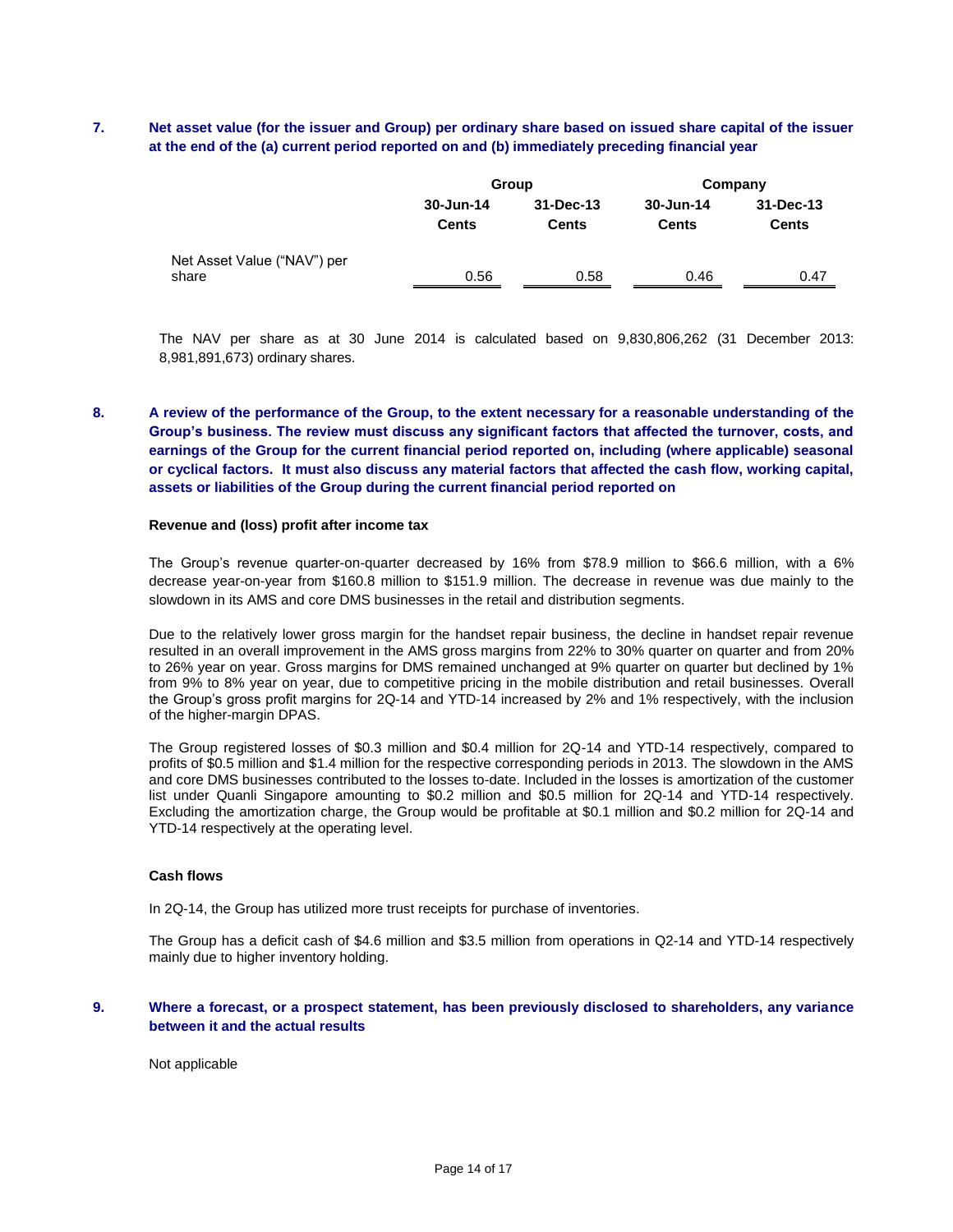# **10. A commentary at the date of the announcement of the competitive conditions of the industry in which the Group operates and any known factors or events that may affect the Group in the next reporting period and the next 12 months**

The Group, with its core AMS and DMS businesses, has not been spared from the overall global sluggish demand for new handsets, as a result of devices saturation. The Group has been and will continue to engage with the operators and manufacturers for innovative product offerings and services, in order to lift overall consumer demand for mobile devices and accessories.

The DPAS segment is a profitable business segment for the Group, and efforts are being made to increase DPAS' contributions to the Group.

On 21 July 2014, the Group announced that MDR Golden Myanmar Sea Company Limited ("MDR Golden"), the business partner of its JV company, MDR Myanmar Limited, has secured a 3-year contract with Ooredoo Myanmar Limited ("Ooredoo") to distribute prepaid cards in 22 townships in Mandalay, Myanmar. MDR Golden is one of two prepaid cards distributors appointed by Ooredoo in Mandalay, and one of six distributors appointed by Ooredoo nationwide. MDR Golden's assigned territory in the 22 townships in Mandalay has an estimated population size of 4.5 million, compared with an overall population size of about 6.5 million for the Mandalay region of Myanmar.

The rollout of Ooredoo telecommunication services is expected in mid-August 2014. The award of the prepaid cards distribution contract to MDR Golden is a milestone in the Group's investment in Myanmar, and will allow the Group to participate in the fast growing telecommunication industry of Myanmar. The Group will strive to grow its Myanmar operations, not only in the prepaid cards business, but also in the emerging devices and accessories retail and distribution businesses, which are expected to accelerate upon the full scale rollout of wireless telecommunication services by the two foreign operators Ooredoo and Telenor.

### **11. Dividend**

#### *(a) Current Financial Period Reported On*

Any dividend declared for the current financial period reported on?

None

#### *(b) Corresponding Period of the Immediately Preceding Financial Year*

Any dividend declared for the corresponding period of the immediately preceding financial year?

None

### *(c) Date payable*

Not applicable

### *(d) Books closure date*

Not applicable

### **12. If no dividend has been declared/recommended, a statement to that effect**

No dividend has been declared or recommend for the period.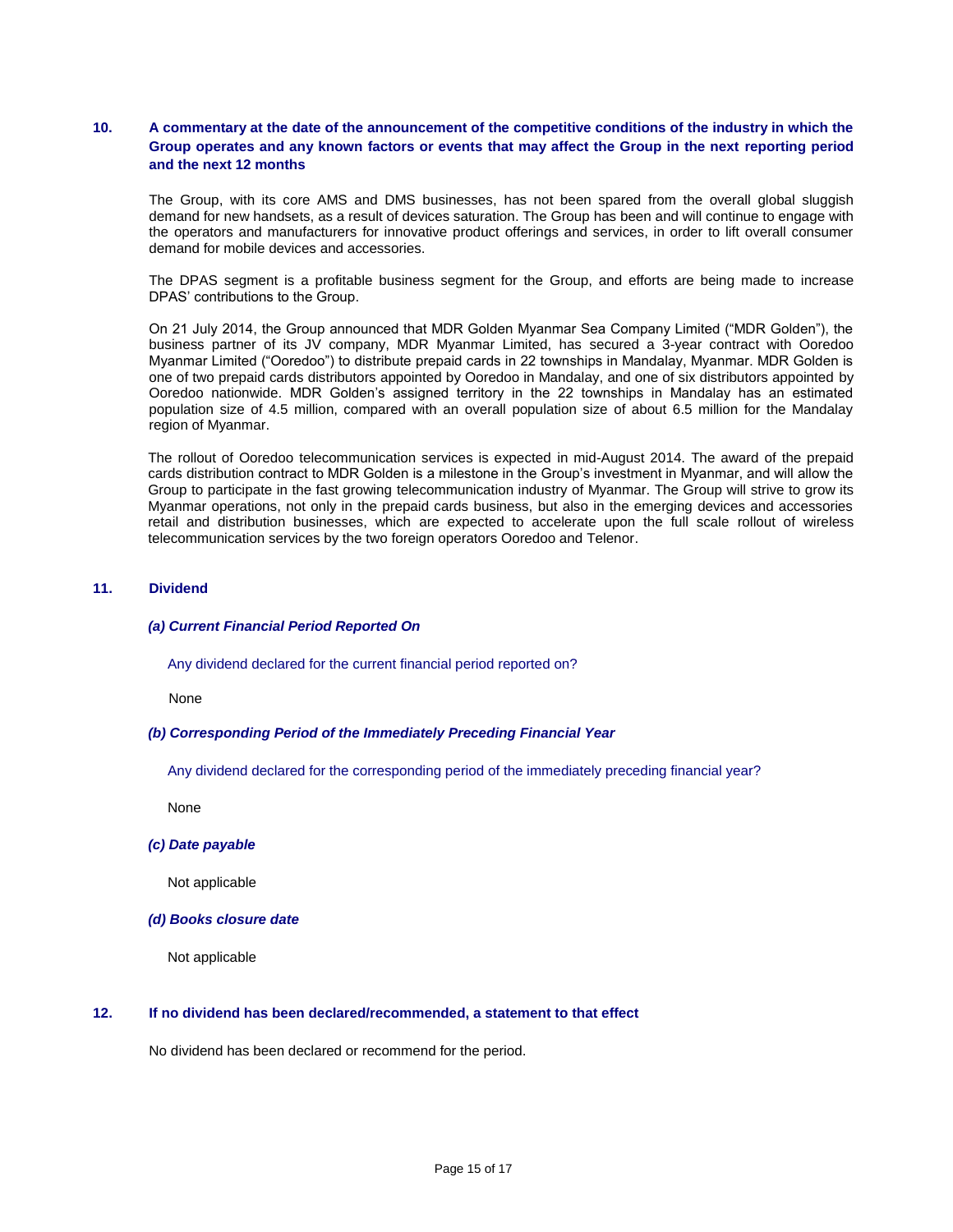# **13. Interested Person Transactions**

| Name of interested person    | Aggregate value of all          | Aggregate value of all         |
|------------------------------|---------------------------------|--------------------------------|
|                              | interested person transactions  | interested person transactions |
|                              | during the financial year under | conducted under shareholders'  |
|                              | review (excluding transactions  | mandate pursuant to Rule 920   |
|                              | less than \$100,000 and         | of the SGX Listing Manual      |
|                              | transactions conducted under    | (excluding transactions less   |
|                              | shareholders' mandate           | than \$100,000)                |
|                              | pursuant to Rule 920 of the     |                                |
|                              | <b>SGX Listing Manual)</b>      |                                |
|                              |                                 |                                |
|                              | \$'000                          |                                |
|                              |                                 | \$'000                         |
| Pacific Organisation Pte Ltd |                                 |                                |
|                              |                                 |                                |
| <b>Rental expenses</b><br>٠  | 217                             |                                |
| Mr Tham Khai Wor             |                                 |                                |
|                              |                                 |                                |
| Advisory fee                 | 32                              |                                |
| <b>Others</b>                | 5                               |                                |
|                              |                                 |                                |
| Total                        | 254                             |                                |

# **14. Use of proceeds**

The following sets out the status of the use of proceeds from the conversion of warrants pursuant to the renounceable non-underwritten rights cum warrants issue undertaken by the Company in 2011.

|                                         | S\$'000 |
|-----------------------------------------|---------|
| Balance of proceeds as at 31 March 2014 | 868     |
| Proceeds received for the period        | 4.057   |
| Balance of proceeds as at 30 June 2014  | 4.925   |

The use of proceeds is in accordance with the intended use of the net proceeds as described in the Offer Information Statement dated 1 September 2011.

**BY ORDER OF THE BOARD**

**Ong Ghim Choon Chief Executive Officer 13 August 2014**